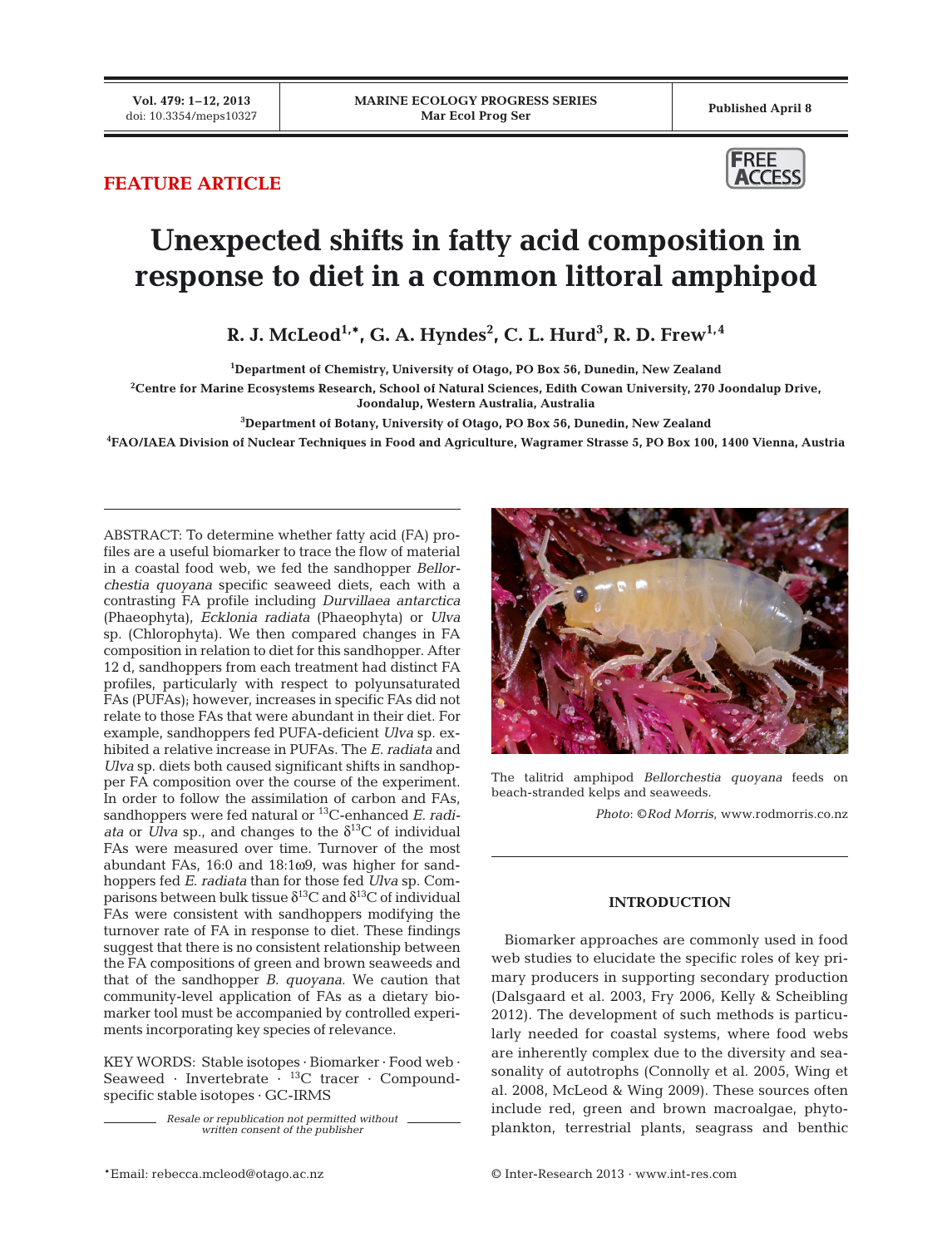diatoms. Analysis of carbon and nitrogen stable isotopes have arguably been the most popular chemical biomarker approach in marine food web studies to date (Layman et al. 2012); however, the approach can have limitations in coastal benthic settings, often including the overlap of isotopic signatures among autotrophs (Peterson 1999, Hanson et al. 2010) and variability in the fractionation of isotopic ratios during assimilation by consumers (McCutchan et al. 2003, Crawley et al. 2007, Caut et al. 2009). Many researchers have therefore incorporated complementary methods such as fatty acid (FA) trophic markers with their isotope studies (e.g. Alfaro et al. 2006, Guest et al. 2008, Tierney et al. 2008).

Whilst the use of FAs as dietary biomarkers has been extensively tested in pelagic, microalgal-based food webs (Graeve et al. 1994, 2005, Dalsgaard et al. 2003), there is a scarcity of experimental testing of FAs as markers for benthic food webs in natural (nonaquaculture) systems (Kelly & Scheibling 2012). The foundation for an FA biomarker approach is that groups of primary producers possess unique or diagnostic FAs or ratios of FAs (Nelson et al. 2002b, Kelly & Scheibling 2012). Such diagnostic FAs have indeed been demonstrated for the different classes of marine phytoplankton fuelling open water food webs (Dalsgaard et al. 2003), such as the concentrations of 16:1ω7 and 18:4ω3 to discriminate between diatom and dinoflagellate diets (Graeve et al. 1994). Unfortunately, in coastal systems, many primary producers tend not to possess unique FAs (Dalsgaard et al. 2003, Kelly & Scheibling 2012); however, different groups of primary producers can be distinguished by multivariate analysis of all FAs (Kelly & Scheibling 2012). Using a multivariate approach, primary producers tend to group into green, brown or red macroalgae, diatoms and vascular plants (Crawley et al. 2009, Hanson et al. 2010, Kelly & Scheibling 2012).

For FAs to provide appropriate dietary biomarkers, a specific FA or ratios of specific FAs must be transferred from food to consumer largely unaltered, thus indicating assimilation of specific dietary items (Auel et al. 2002, Bachok et al. 2003, Budge et al. 2008). Many invertebrates have the ability to biosynthesize FAs, thus having an overall FA composition that deviates from their diet (Dalsgaard et al. 2003, Bell & Tocher 2009). For example, indications from aquaculture-based dietary studies are that when key FAs, such as essential longchain polyunsaturated FAs (PUFAs) are lacking from a diet, molluscs can biosynthesize these compounds from shorter-chain FAs (Uki et al. 1986), thus invalidating or at least complicating this assumption of unaltered trophic transfer of FAs. An increasing number of feeding studies with freshwater and marine crustaceans are reporting bioconversion of  $C_{18}$  PUFAs to  $C_{20}$  and  $C_{22}$  PUFAs (e.g. Desvilettes et al. 1997, Schlechtriem et al. 2006, Caramujo et al. 2008). The recent development of gas chromatograph-isotope ratio mass spectrometry (GC-IRMS) analysis of stable isotope ratios of individual compounds, such as specific FAs, has provided a means to more closely examine FA turnover and biosynthesis (Boschker & Middelburg 2002, Dalsgaard et al. 2003).

As a growing number of studies use FAs as biomarkers at a community level, it becomes increasingly important to improve our understanding of the effect of diet on FA profiles of a range of marine invertebrates. To date, only a few studies have examined the effects of natural diets on benthic invertebrates, focusing on abalone and sea urchins (Nelson et al. 2002a, Kelly et al. 2008, 2009). To provide the foundations for this approach in coastal systems, there is an urgent need for further tests of FA transfer between a range of sources and benthic consumers in controlled laboratory experiments.

Beaches are transitional habitats in terms of energy flux, with transfer of marine-sourced energy and organic matter such as beach-cast seaweeds into terrestrial food webs. Beach-cast seaweeds are grazed upon by invertebrates (Hyndes & Lavery 2005, Ince et al. 2007, Mellbrand et al. 2011), which are in turn preyed upon by land-based birds and other vertebrates, resulting in the transfer of energy across coastal ecotones (Polis & Hurd 1996). The amphipod *Bellorchestia quoyana* (family Talitridae), commonly referred to as a sandhopper, is a key component of New Zealand's beach food webs, with densities >120 000 m−2 occurring underneath beach-cast kelp (Marsden 1991a). The species composition of beachcast macroalgae on beaches in Otago is highly variable, both spatially and temporally, and tends to include material sourced from local reefs, and rafting species (e.g. *Durvillaea* spp. [Fucales] and *Macro cystis pyrifera* [Laminariales]; R. McLeod pers. obs.). *M. pyrifera*, *Durvillaea* spp., *Ulva* spp. and *Ecklonia radiata* are common to reef environments in southern New Zealand (Nelson 1994). Whilst *B. quoyana* tend to be most closely associated with *M. pyrifera* and *D. antarctica* in the natural environment (Marsden 1991a,b), they also consume a range of other seaweed species including *E. radiata*, *Ulva* spp. and *Undaria pinnatifida* (R. Suarez Jimenez unpubl. data). *B. quoyana* provides an excellent model organism for laboratory-based dietary studies, as it is fast-growing, short-lived (Marsden 1991b) and relatively easy to maintain in the laboratory.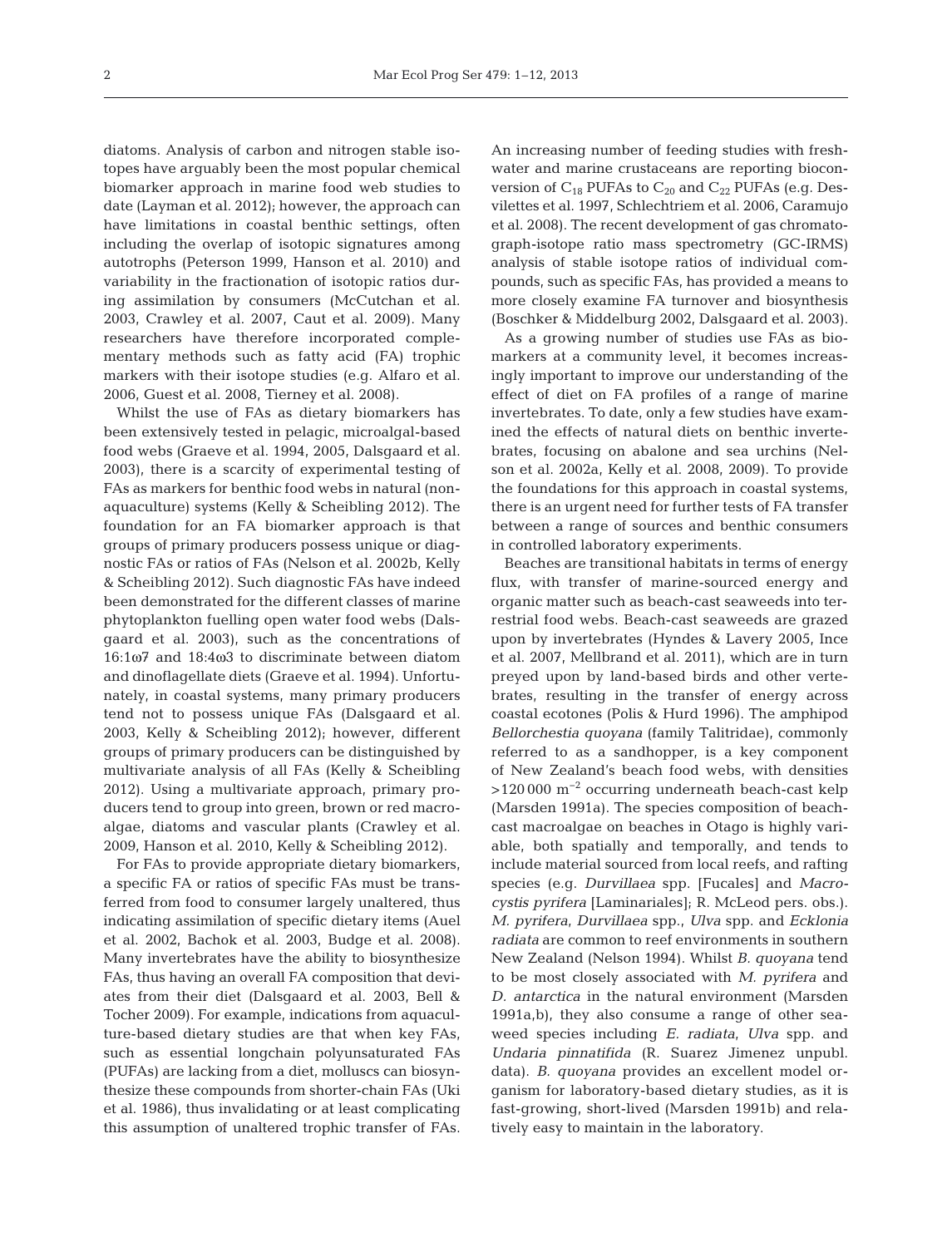The first objective of this study was to determine whether the FA composition of *Bellorchestia quoyana* changes in response to specific macroalgal diets. We compared the response of *B. quoyana* to green versus brown macroalgae, as these 2 phyla of algae have very different FA profiles: green seaweeds typically have higher amounts of  $C_{16}$  and  $C_{18}$  PUFAs and lower amounts of long-chain PUFAs (including 20:4ω6 and 20:5ω3) than brown seaweeds (Nelson et al. 2002b). We then examined the metabolic turnover of tissues and FAs of *B. quoyana* in response to diet by analysing stable isotope ratios of carbon  $(\delta^{13}C)$  in bulk tissues and individual FAs of seaweeds and *B. quoyana*. The addition of 13C to diet, and subsequent tracing of the uptake of  $^{13}$ C into specific FAs over time, facilitated this approach.

#### **MATERIALS AND METHODS**

# **Expt 1: Does diet influence the FA and stable isotope composition of** *Bellorchestia quoyana***?**

*Bellorchestia quoyana* (hereafter referred to as sandhoppers) were collected from Brighton Beach, Dunedin, New Zealand (45° 57' 50.73" S, 170° 17' 39.65" E) and transferred to moistened oven-baked sand  $(500^{\circ}C, 5 h)$  for 24 h to allow gut contents to clear. Three sub-samples of 20 sandhoppers were collected at this point to provide an initial measurement of FA composition at the beginning of the experiment. Experimental containers (n = 27, 100 mm diameter, 200 mm height) were lined with ovenbaked sand (depth of ~50 mm) and were sprayed with a fine mist of sand-filtered seawater every 2 d throughout the experiment. Each container housed 20 sandhoppers (mixed sex and sizes ranging from 5 to 10 mm body length) and ~6 g (blotted wet weight) of 1 of 3 seaweed diets (*Ecklonia radiata*, *Durvillaea antarctica* or *Ulva* sp.; n = 9 for each seaweed species). Samples of seaweed were collected from the drift line on Brighton Beach on the day of sandhopper collection. Replicates were arranged randomly, under the cover of clear plastic roofing panels (to protect from rainfall), outdoors in order to mimic natural conditions including light and temperature. Three replicate containers of each diet treatment were randomly selected and removed from the experiment on Days 1, 4 and 12. During this sampling, sandhoppers were transferred to clean sand for 12 h to allow gut clearance, then euthanased by freezing (−20°C). Samples were then freeze-dried and ground with a mortar and pestle to an homogenous powder in

preparation for chemical analyses. A minimum of 8 individuals was included in each sample for analysis. Autogenic controls  $(n = 4)$  were established for each seaweed diet and did not include sandhoppers. For these controls, the blotted wet mass of seaweed was measured at the beginning of the experiment and again on Day 12. To measure consumption rates by sandhoppers, the remaining seaweed in sandhoppercontaining replicates from Day 12 was picked from each jar, cleaned of sand, and the blotted wet weight was measured. Discrepancies in mass between the beginning of the experiment and Day 12 were determined and compared to autogenic controls.

## **Expt 2: Does diet influence the turnover and biosynthesis of FAs in** *Bellorchestia quoyana***?**

*Ulva* sp. and *Ecklonia radiata* were grown in 13Cenhanced seawater in order to artificially increase values of δ13C. It was not possible to culture *Durvillaea antarctica* in aquaria due to constraints in the volume of seawater supplies in the laboratory (Kelly 1997). SCUBA divers collected individual *Ulva* sp. and juvenile *E. radiata* (~200 mm length from holdfast to tip of blade) by hand from Karitane, Dunedin (45° 38' 20.53" S, 170° 40' 14.25" E), and the samples were transported to the laboratory in coolers containing seawater. Individuals were weighted by the holdfasts and placed into individual 4 l glass jars. Jars were arranged in a controlled temperature growth cabinet, provided ~18 µmol  $m^2 s^{-1}$  of white light (white spectrum fluorescent tubes, Philips) and aerated by individual airstones. The medium included a base of filtered seawater (3.5 l), with the addition of NH<sub>4</sub><sup>+</sup> (5.7 mg l<sup>−1</sup>), NaH<sup>13</sup>CO<sub>3</sub> (25 mg l<sup>−1</sup>, <sup>13</sup>C 99%, Cambridge Isotope Laboratories) and  $NaH_2PO_4.H_2O$  $(3.0 \text{ mg l}^{-1})$ . Algae were cultured for a total of 7 d. On Day 7, fresh specimens of *Ulva* sp. and *E. radiata* were collected from Karitane to provide unlabelled controls. Seaweeds were sliced into thin strips to provide a more isotopically homogenous sample for each replicate (due to  ${}^{13}$ C-uptake being heterogeneous within individual algae).

The experimental setup was the same as that described for Expt 1, with respect to collection and gut clearance of sandhoppers, mass of diets and housing and arrangement of the experiment. In this experiment, there were 6 sample treatments, consisting of either sandhoppers with 13C-labelled *Ulva* sp. or *Ecklonia radiata*, sandhoppers with unlabelled *Ulva* sp. or *E. radiata*, or *Ulva* sp. or *E. radiata* without sandhoppers (autogenic controls). Three replicate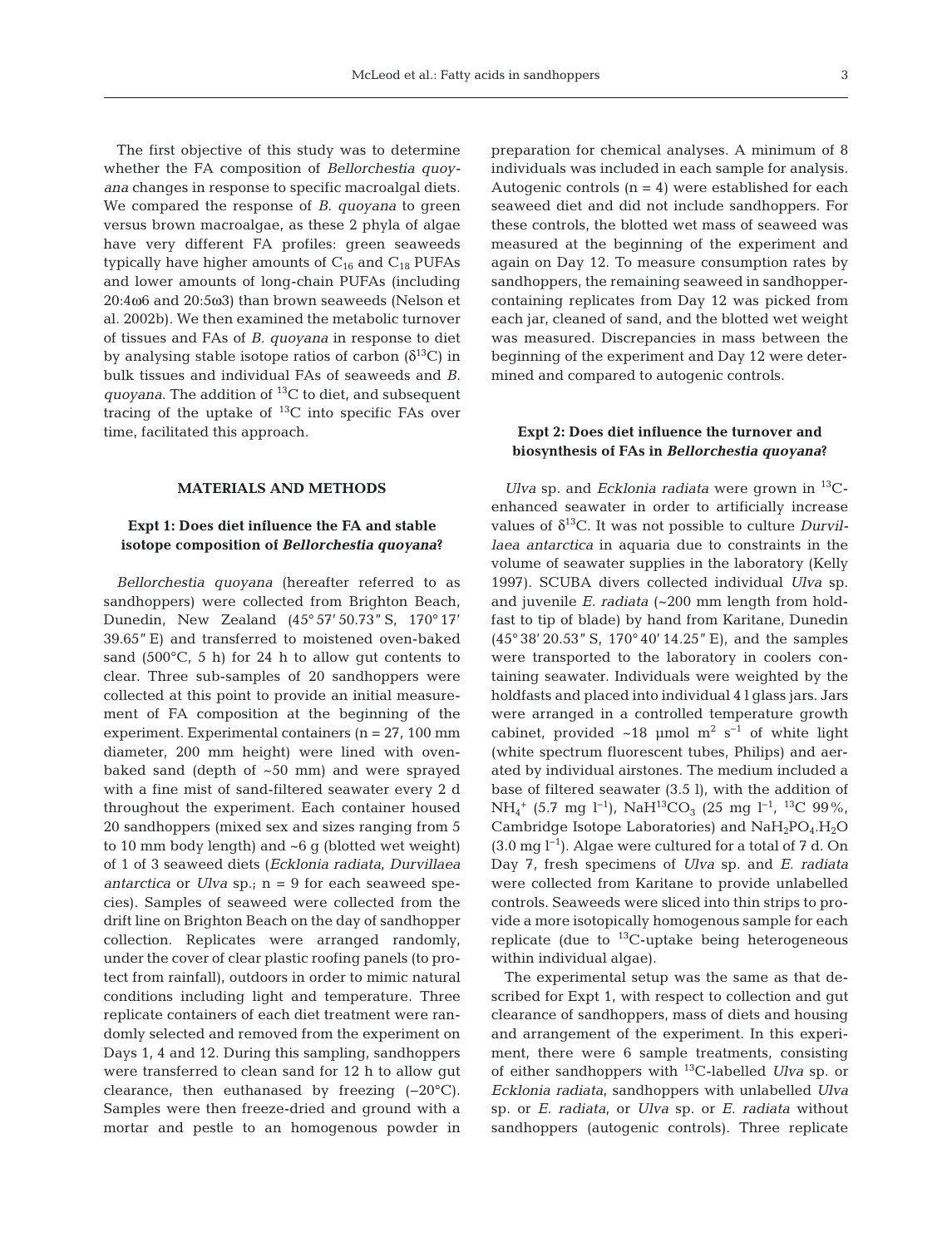containers of each diet treatment were randomly selected and removed from the experiment on Days 1, 4, 12 and 17, and samples were treated as in Expt 1.

#### **Analysis of samples for FA composition**

Lipid was extracted from ~10 mg sub-samples of dried homogenized sandhoppers (n = 3 per time/ treatment), and from ~30 mg sub-samples of dried homogenized macroalgae (n = 5 where available) following Bligh & Dyer (1959), as described previously (McLeod & Wing 2007). A known quantity of nonadecanoic acid (19:0) was added to each sample to provide an internal quantitative standard. The lipid fraction was treated with boron trifluoride in methanol solution and underwent transesterification at 70°C for 20 min. FA methyl esters (FAMEs) were extracted in hexane/water, with the hexane-containing layer evaporated under nitrogen and then reconstituted and stored in dichloromethane at −20°C. Samples were then diluted with dichloromethane to obtain suitable concentrations for GC analysis.

FA composition was determined by GC on a 6850 GC System (Agilent Technologies) equipped with a flame ionization detector. FAMEs were separated on an Equity-1 capillary column (15 m  $\times$  0.10 mm i.d., 0.10 µm film; Supelco), with helium as the carrier gas (constant pressure of 4.25 bar). The column oven temperature began at 30°C for 3 min, before being ramped to 270°C at 15°C min−1 and then to 290°C at 5°C min−1. FA peaks were identified by retention time matching with a range of specific FAs and confirmed using GC-MS. FAs were then expressed as the percentage of the total FAs and were also quantified gravimetrically with respect to the internal quantitative standard. Total FA concentration was used as an indicator of condition of composite samples of sandhoppers for each replicate.

#### **Bulk stable isotopes**

Sub-samples of  $\sim$ 1 mg of sandhoppers and  $\sim$ 2 mg of macroalgae were analysed for  $\delta^{13}C$  and  $\delta^{15}N$  at Isotrace (Department of Chemistry, University of Otago, New Zealand). Analyses were performed on a Europa Hydra mass spectrometer coupled with a Carlo Erba NA1500 elemental analyser in continuous flow mode (precision:  $0.2\%$  for  $\delta^{13}$ C and  $0.3\%$  for  $\delta^{15}$ N). Analysis was calibrated to international scales using reference materials USGS40 and USGS41.

Quality was monitored using a laboratory standard ethylenediaminetetraacetic acid (EDTA; Elemental Microanalysis). Results are expressed in standard delta notation where, for example,  $\delta^{13}C = [R_{sample}/]$  $R_{\text{std}} - 1$  × 1000 where  $R_{\text{sample}} = {}^{13}C_{\cdot} {}^{12}C$  and  $R_{\text{std}} =$ <sup>13</sup>C:<sup>12</sup>C of Vienna Peedee Belemnite limestone.  $R_{std}$ for  $\delta^{15}$ N was atmospheric nitrogen. Several of the  $13C$ -enriched samples had delta values much higher than the highest standards (USGS41  $\delta^{13}C = +37.63\%$ ), requiring extrapolation from the calibration. Tests on an enriched sucrose sample known to have  $\delta^{13}C =$ +400‰ showed that the uncertainty was <2‰ at that level.

### δ**13C of individual FAs**

To determine the  $\delta^{13}C$  of individual FAs, samples from Expt 2 were analysed using a Trace GC (Thermo) coupled to a Delta XP IRMS (Finnigan) in the Department of Chemistry, University of Otago. Samples were spiked with an internal standard of nonanoic acid (9:0; Sigma-Aldrich) of known  $\delta^{13}C$ . Each sample  $(1 \text{ µ})$  was injected in splitless mode onto a DB225 megabore column (30 m, 0.53 mm i.d., 1 µm film; J & W Scientific/Agilent). Combustion to  $CO<sub>2</sub>$  at 940°C was assisted by the presence of CuO, Pt and NiO in a micro combustion furnace. Helium was used as the carrier gas and flowed at 4 ml min−1. The initial oven temperature of 125°C was ramped to 220°C at 2°C min−1, then held at this temperature for 11 min. The stability of analysis was monitored with  $CO<sub>2</sub>$ pulses at the beginning and end of each sample. Isotope ratios were normalized to the international scale using laboratory standard FAMEs of previously determined isotopic composition. The precision of the analysis based on the standard deviation (SD) of repeated analyses of the C9 spike was 0.4 (1 SD, n = 74). FA peaks were identified by retention time matching as described previously. Mass balance equations accounted for methanol added during methylation following the equation:  $\delta^{13}C_{\text{corrected}}$  =  $(\delta^{13}C_{\text{output}} \times (nC_{FA}+1) - \delta^{13}C_{\text{MeOH}})/nC_{FA}$  where output refers to the  $\delta^{13}C$  reported by GC-IRMS, nC<sub>FA</sub> is the number of carbons in the FA in question, and MeOH is the methanol used during derivatisation of the FAME.

#### **Statistical analyses**

To test for differences in the FA composition of seaweeds, a 1-way permutational ANOVA (PERM-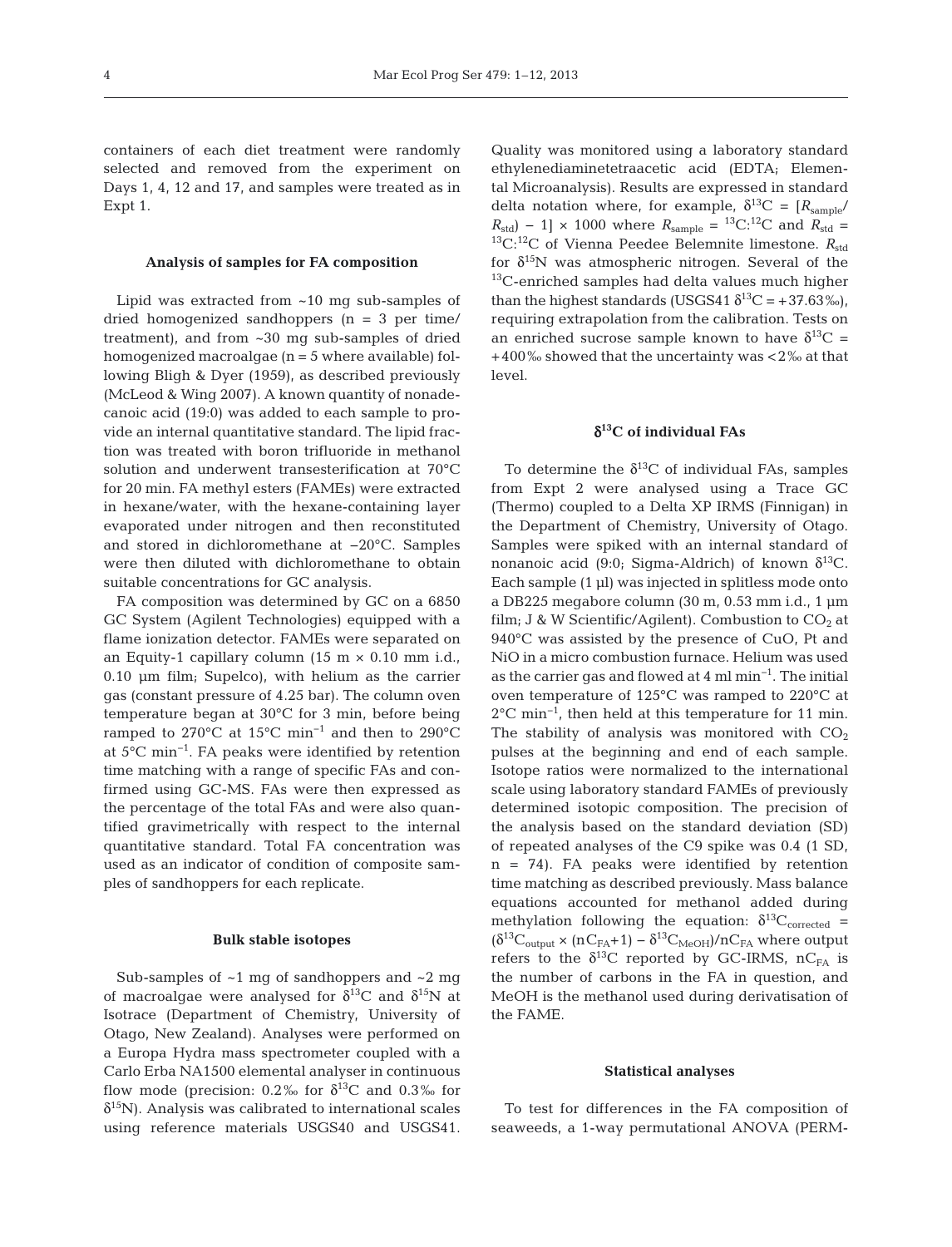ANOVA; factor species, fixed factor) was performed on a similarity matrix of Euclidean distances among replicates, using unrestricted permutation of raw data (PERMANOVA; Primer-E). Values of an unidentified  $C_{16}$  PUFA, 18:1ω7cis, 22:6ω3 and the unidentified  $C_{22}$  PUFAa were natural log-transformed to improve distribution of residuals. To test for differences in the relative abundance of PUFAs in sandhoppers over time in response to diet, we constructed 1-way PERMANOVAs for Days 1, 4 and 12, with the factor diet (fixed factor), using unrestricted permutation of raw data. Changes in the relative abundance of individual PUFAs over the course of the experiment were then tested using a series of 1-way PERMANOVAs, with the factor diet (fixed factor), using unrestricted permutation of raw data. Note that although the plot (see

Fig. 1) uses mean values for each time/diet combination, the PERMANOVA is based on all replicates. One-way PERMANOVAs (factor diet, fixed, unrestricted permutation of raw data) were also used to test for differences in the total concentrations of FAs in sandhoppers fed different diets. All PERMANOVAs outlined above included Monte Carlo tests due to the small number of possible permutations (Anderson et al. 2008). Significant results in the main tests  $(p(MC) < 0.05)$  were followed by pairwise PERMANOVAs.

To examine the influence of diet on the metabolic turnover of individual FAs in the sandhoppers, FA turnover was expressed as a proportion of that expected given complete equilibration of FA  $\delta^{13}$ C to corresponding FA  $\delta^{13}$ C of each diet. These values were then converted into gravimetric amounts of FA turnover, in relation to the concentration of each FA in sandhoppers on Day 17. Values of bulk  $\delta^{13}$ C were then compared to  $\delta^{13}$ C of FAs, where a composite mean value for total FAs was calculated by weighting the  $\delta^{13}$ C of individual FAs to their abundance. For this purpose, values of  $\delta^{13}C$ were available for ~92% of the total FAs present in sandhoppers. We tested for differences between the  $\delta^{13}$ C of bulk tissues and  $\delta^{13}$ C of FAs using 1-way PERMANOVA (fixed factor), based on Euclidean distance measures using unrestricted permutation of raw data. Monte Carlo tests were included due to the small number of possible permutations.

# **RESULTS**

## **FA compositions of seaweeds used in experiments**

The 3 species of seaweed each had distinct FA profiles (Table 1): *Durvillaea antarctica* was dominated by 18:1ω9 (32% of total FAs) and 16:0 (28%), whilst other constituents included 20:4ω6 (8%), 14:0 (7%) and 20:5ω3 (5%). *Ecklonia radiata* had a similar FA profile to *D. antarctica*, including high amounts of 18:1ω9 (20%) and 16:0 (21%), but also had relatively high amounts of 18:3ω3 (12%). Other abundant components in *E. radiata* included 20:4ω6 (11%), 20:5ω3 (7%) and 14:0 (7%). The most abundant FAs in *Ulva* sp. included 16:0 (37%), 18:1ω9 (13%) and 18:3ω3 (13%); *Ulva* sp. differed from the brown seaweeds by the presence of an unidentified

Table 1. Fatty acid (FA) abundance (% total FA  $\pm$  1 SE, n = 3 replicates) of the 3 seaweed diets (*Durvillaea antarctica*, *Ecklonia radiata* and *Ulva* sp.) and sand hoppers *Bellorchestia quoyana* at the beginning of Expt 1. PUFA: polyunsaturated FA, c: cis, t: trans, prefix i: iso, prefix *a*: anteiso.  $C_{20}$ PUFAa and  $C_{20}$ PUFAb are unidentified PUFAs

| Fatty acid                       | D. antarctica    | E. radiata       | $U$ <i>lva</i> sp. | B. quoyana       |
|----------------------------------|------------------|------------------|--------------------|------------------|
| 12:0                             | $0.10 \pm 0.07$  | $0.06 \pm 0.03$  | $0.21 \pm 0.08$    | $2.83 \pm 0.11$  |
| 14:0                             | $6.67 \pm 0.64$  | $6.62 \pm 0.37$  | $0.85 \pm 0.12$    | $7.59 \pm 0.12$  |
| i15:0                            | $0.88 \pm 0.18$  | $0.40 \pm 0.11$  | $0.08 \pm 0.04$    | $0.28 \pm 0.05$  |
| a15:0                            | $0.29 \pm 0.07$  | $0.19 \pm 0.04$  | $0.15 \pm 0.04$    | $0.07 \pm 0.04$  |
| 15:0                             | $2.73 \pm 0.71$  | $2.84 \pm 0.52$  | $1.89 \pm 0.30$    | $0.05 \pm 0.01$  |
| $C_{16}$ PUFA                    | $0.00 \pm 0.00$  | $0.00\pm0.00$    | $6.76 \pm 1.53$    | $0.00 \pm 0.00$  |
| 16:1 <sub>0</sub> 9 <sub>c</sub> | $2.32 \pm 0.68$  | $1.61 \pm 0.27$  | $1.01 \pm 0.11$    | $0.00 \pm 0.00$  |
| 16:1 <sub>0</sub> 7 <sub>c</sub> | $1.46 \pm 0.05$  | $5.25 \pm 0.83$  | $0.61 \pm 0.13$    | $7.37 \pm 0.54$  |
| $16:1\omega$ 5c                  | $0.08 \pm 0.01$  | $0.77 \pm 0.07$  | $0.26 \pm 0.11$    | $0.00 \pm 0.00$  |
| $16:1\omega 13t$                 | $0.47 \pm 0.08$  | $0.61 \pm 0.19$  | $1.66 \pm 0.49$    | $0.00 \pm 0.00$  |
| 16:0                             | $28.00 \pm 1.01$ | $20.92 \pm 0.77$ | $36.93 \pm 2.95$   | $18.24 \pm 0.33$ |
| 18:403                           | $0.48 \pm 0.17$  | $1.89 \pm 0.43$  | $1.41 \pm 0.42$    | $0.13 \pm 0.01$  |
| 18:303                           | $3.02 \pm 0.71$  | $12.30 \pm 1.95$ | $13.40 \pm 0.96$   | $0.73 \pm 0.02$  |
| 18:2006                          | $2.87 \pm 0.26$  | $2.23 \pm 0.15$  | $2.83 \pm 0.86$    | $2.68 \pm 0.13$  |
| 18:109c                          | $32.05 \pm 0.95$ | $20.47 \pm 0.49$ | $12.79 \pm 2.05$   | $41.43 \pm 0.67$ |
| 18:1 <sub>0</sub> 7 <sub>c</sub> | $0.14 \pm 0.05$  | $0.13 \pm 0.04$  | $11.81 \pm 1.10$   | $2.58 \pm 0.12$  |
| 18:107t                          | $0.12 \pm 0.03$  | $0.16 \pm 0.07$  | $0.32 \pm 0.15$    | $0.06 \pm 0.05$  |
| $18:1\omega$ 5c                  | $0.02 \pm 0.01$  | $0.07 \pm 0.02$  | $0.00 \pm 0.00$    | $0.07 \pm 0.00$  |
| 18:0                             | $2.58 \pm 0.34$  | $1.28 \pm 0.07$  | $0.99 \pm 0.09$    | $2.12 \pm 0.16$  |
| 20:406                           | $8.12 \pm 1.10$  | $11.24 \pm 0.39$ | $0.13 \pm 0.02$    | $5.43 \pm 0.28$  |
| $20:5\omega3$                    | $4.70 \pm 1.01$  | $6.87 \pm 0.55$  | $0.50 \pm 0.13$    | $1.76 \pm 0.10$  |
| $C_{20}$ PUFAa                   | $0.58 \pm 0.14$  | $0.50 \pm 0.06$  | $0.08 \pm 0.02$    | $0.46 \pm 0.01$  |
| $C_{20}$ PUFAb                   | $0.61 \pm 0.20$  | $0.73 \pm 0.06$  | $0.81 \pm 0.18$    | $0.50 \pm 0.05$  |
| 20:1ω11c                         | $0.18 \pm 0.04$  | $0.20 \pm 0.05$  | $0.17 \pm 0.08$    | $0.39 \pm 0.06$  |
| $20:1\omega9c$                   | $0.10 \pm 0.04$  | $0.26 \pm 0.07$  | $0.14 \pm 0.03$    | $3.15 \pm 0.10$  |
| 20:107c                          | $0.07 \pm 0.02$  | $0.12 \pm 0.05$  | $0.24 \pm 0.06$    | $0.70 \pm 0.04$  |
| 20:0                             | $0.78 \pm 0.06$  | $1.09 \pm 0.06$  | $0.22 \pm 0.02$    | $0.60 \pm 0.23$  |
| 22:6ω3                           | $0.00 \pm 0.00$  | $0.05 \pm 0.03$  | $0.01 \pm 0.00$    | $0.03 \pm 0.01$  |
| $C_{22}$ PUFAa                   | $0.00 \pm 0.00$  | $0.34 \pm 0.07$  | $0.02 \pm 0.00$    | $0.18 \pm 0.02$  |
| $C_{22}$ PUFAb                   | $0.00 \pm 0.00$  | $0.53 \pm 0.09$  | $1.60 \pm 0.07$    | $0.06 \pm 0.01$  |
| 22:0                             | $0.60 \pm 0.04$  | $0.27 \pm 0.13$  | $2.09 \pm 0.23$    | $0.60 \pm 0.23$  |
|                                  |                  |                  |                    |                  |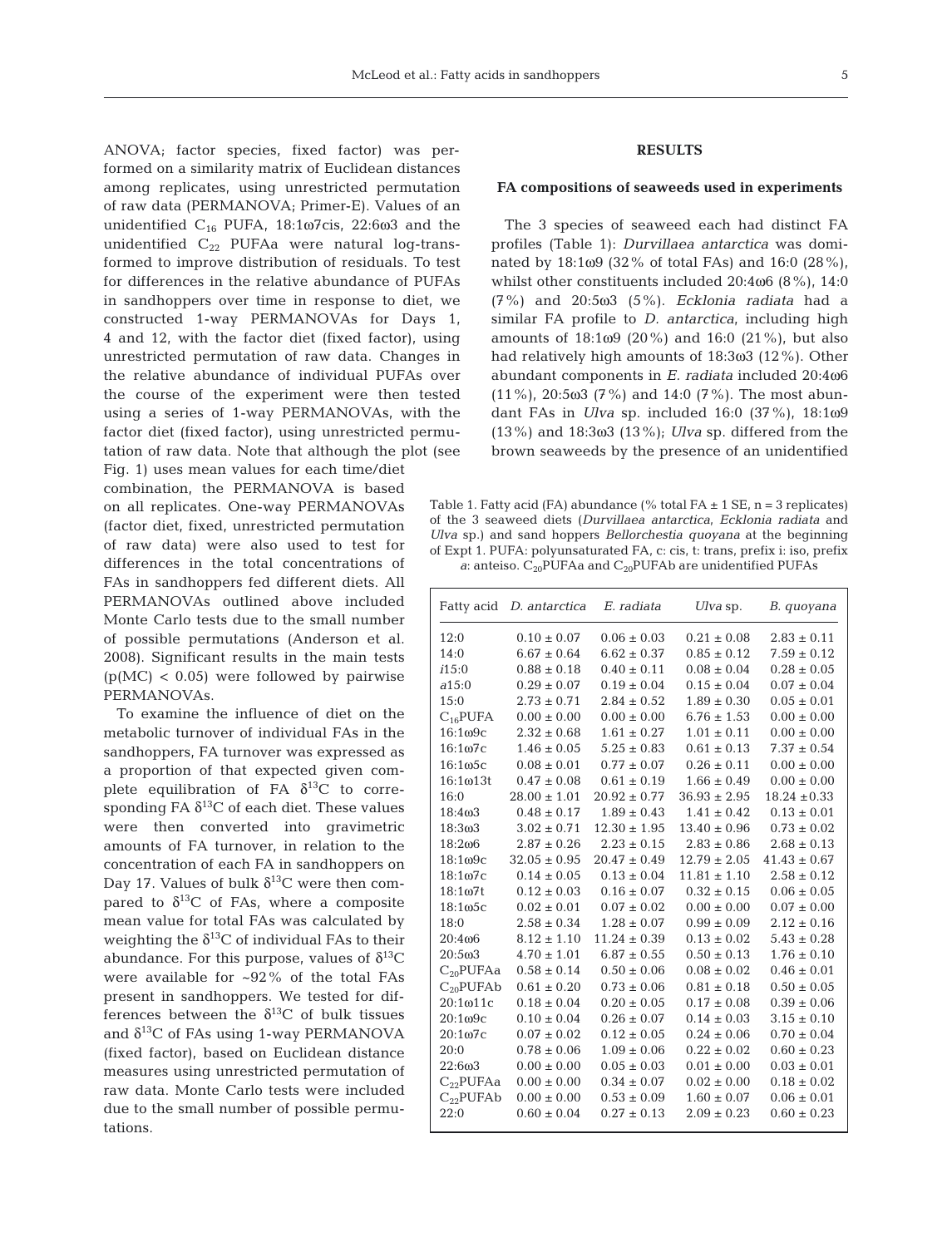

Fig. 1. *Bellorchestia quoyana.* Principal Coordinates Analysis (PCO) plot of compositions of polyunsaturated fatty acids (% total PUFAs) in sandhoppers on Days 0, 1, 4 and 12, fed either *Durvillaea antarctica* (A), *Ecklonia radiata* ( $\blacksquare$ ) or *Ulva* sp. (0). Points represent average values for replicates (n = 3) of each day and diet. Vectors indicate the general direction of increase for quantities of individual FAs, and the proximity to the edge of the vector circle indicates the strength of such correlations (Note: these relationships may not be linear so are to be used only as an indication). a and b denote PUFA compounds for which the placement of double bonds was not determined

 $C_{16}$  PUFA (7%), moderate amounts of 18:1ω7 (12%) and low amounts of 14:0  $(1\%)$ , 20:4 $\omega$ 6  $($ <1 $\%)$  and 20:5 $\omega$ 3 (<1%). The FA profiles of each species were significantly different from each other (PERM-ANOVA MS: 1846, *F* = 29.45, p(perm) = 0.0001; pairwise  $p(perm) < 0.005$ ; *Ulva* sp.  $\neq E$ . *radiata*  $\neq D$ . *antarctica*).

Table 2. *Bellorchestia quoyana.* Results of 1-way PERM-ANOVA for each time over the course of 12 d, based on comparisons of relative amounts of polyunsaturated fatty acids (PUFAs) in sandhoppers fed either *Durvillaea antarctica* (D), *Ecklonia radiata* (E) or *Ulva* sp. (U). Significant results in main tests were followed by pairwise tests. Significant results based on Monte Carlo (MC) (p < 0.05) are indicated in **bold**

| Day             | df      | F      | p                    | p(MC)  |
|-----------------|---------|--------|----------------------|--------|
| 1               | 8       | 0.7965 | 0.6379               | 0.585  |
| 4               | 8       | 5.4907 | 0.0258               | 0.0131 |
| 12              | 8       | 7.3488 | 0.0044               | 0.0039 |
| Day 4 pairwise  | t       | p      | Unique perms $p(MC)$ |        |
| U,E             | 0.95394 | 0.6935 | 10                   | 0.4494 |
| U,D             | 2.5894  | 0.1025 | 10                   | 0.0349 |
| D,E             | 3.0793  | 0.0982 | 10                   | 0.0135 |
| Day 12 pairwise | t       | p      | Unique perms $p(MC)$ |        |
| U,E             | 1.7209  | 0.0997 | 10                   | 0.0907 |
| U,D             | 3.6188  | 0.1031 | 10                   | 0.0079 |
| D,E             | 2.4165  | 0.1006 | 10                   | 0.0282 |

## **Expt 1: Does diet change the composition of FAs** and  $\delta^{15}$ N and  $\delta^{13}$ C in sandhoppers?

Consumption rates were comparable across the 3 diets, with mean consumption of macroalgal diets after 17 d (corrected for autogenic changes in seaweed deduced from the controls) of  $18.4 \pm 1.7$  SD% (blotted wet weight) for *Ulva* sp.,  $17.7 \pm 11.3\%$  for *Ecklonia radiata*, and 20.8 ± 7.0% for *Durvillaea antarctica*. This equated to consumption per sandhopper of  $0.16 \pm 0.01$  g for *Ulva* sp.,  $0.38 \pm 0.07$  g for *E. radiata* and 0.40 ± 0.05 g for *D. antarctica*. The FA composition changed the most over time in sandhoppers fed *Ulva* sp. and *E. radiata* (Fig. 1). By Day 4, the PUFA compositions of sandhoppers fed *Ulva* sp. and *E. radiata* were significantly different from those fed *D. antarctica*, and this pattern held until Day 12 (Table 2). Over time, sandhoppers fed *E. radiata* and *Ulva* sp. exhibited a significant decrease in the relative amount of 18:2ω6, and smaller, yet significant decreases in  $18:4\omega3$  and the unidentified  $C_{20}$  PUFAa. Significant increases were measured in the relative abundance of 20:4ω6, and smaller, yet significant, increases in the unidentified  $C_{22}$  PUFAa and  $C_{22}$ PUFAb (Fig. 2). Sandhoppers fed *Ulva* sp. had a significant increase in the relative amount of 20:5ω3 after 12 d (Fig. 2). There were no significant changes to PUFA abundance in sandhoppers fed *D. antarctica*. By Day 12 of the experiment, sandhoppers fed *Ulva* sp. and *E. radiata* lost condition compared to those fed *D. antarctica*, as indicated by the reduced total FA concentrations of those sandhoppers (Fig. 3).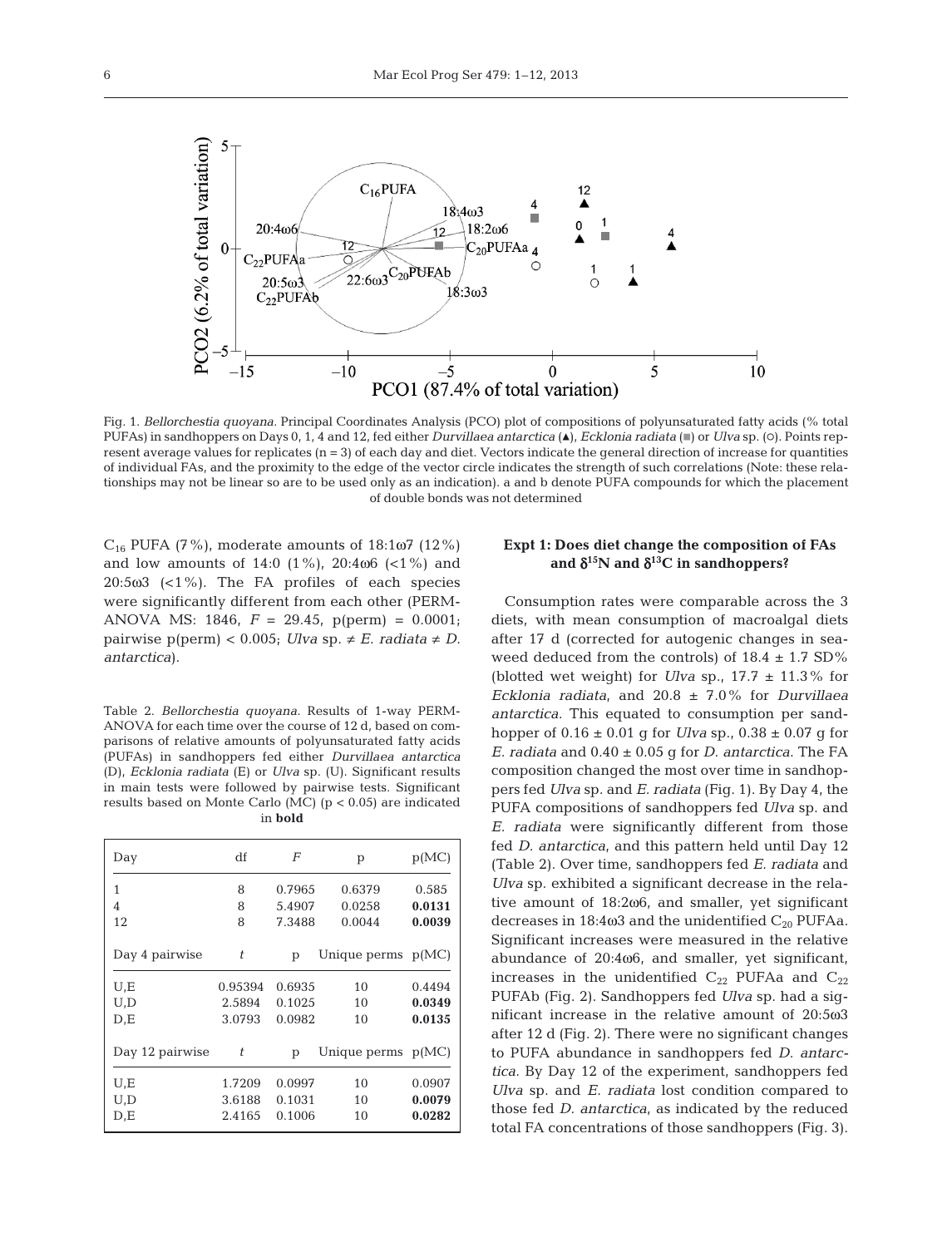

Fig. 2. *Bellorchestia quoyana.* Change in relative abundance of polyunsaturated fatty acids (PUFAs) in sandhoppers (mean ± 1 SE, n = 3 replicates) after 12 d fed either *Durvillaea antarctica* (black), *Ecklonia radiata* (grey) or *Ulva* sp. (white). Significant differences among treatments are indicated by \* where Monte-Carlo  $p < 0.05$ , and \*\* where Monte-Carlo  $p < 0.005$ 



Fig. 3. *Bellorchestia quoyana.* Total fatty acid (FA) concentration of sandhoppers on Days 0, 1, 4 and 12 (mean  $\pm$  1 SE, n = 3 replicates) fed either *Durvillaea antarctica* (▲), *Ecklonia radiata* ( $\blacksquare$ ) or *Ulva* sp. ( $\lozenge$ ). Results of pairwise PERMANOVA tests indicate significant differences among treatments not connected by the same letters (Monte-Carlo p < 0.05)

Values of  $\delta^{15}N$  and  $\delta^{13}C$  of 'bulk' sandhoppers did not change significantly in response to diet over the 12 d of the experiment (Fig. 4). Values of  $\delta^{15}$ N remained at ~10‰, being ~3‰ higher than the *Durvillaea antarctica* wrack from which they were

originally sourced. Values of  $\delta^{13}C$  were similarly static at ca. −14‰, which was comparable to the source *D. antarctica* (see Fig. 4).

# **Expt 2: Does diet influence the turnover and biosynthesis of FAs in sandhoppers?**

Values of δ13C of *Ulva* sp. and *Ecklonia radiata* grown in 13C-elevated media were both raised to ~1300‰. Sandhoppers fed these 13C-enriched seaweeds showed consistent increases in  $\delta^{13}$ C of bulk tissues, with Day 17 values of  $172 \pm 28\%$  for those fed <sup>13</sup>C-enriched *E*. *radiata*, and 86 ± 21‰ for those fed 13C-enriched *Ulva*



Fig. 4. *Bellorchestia quoyana.* (a)  $\delta^{13}$ C and (b)  $\delta^{15}$ N values of sandhoppers (‰, mean  $\pm$  1 SE, n = 3 or 4 replicates) fed either *Durvillaea antarctica* (A), *Ecklonia radiata* ( $\blacksquare$ ) or *Ulva* sp. (o) for 12 d. Note that sandhoppers were collected 2 d prior to the experiment commencing from a natural setting underneath *D. antarctica* wrack. Isotopic ratios of each food source  $(n = 4$  replicates) are provided  $(•)$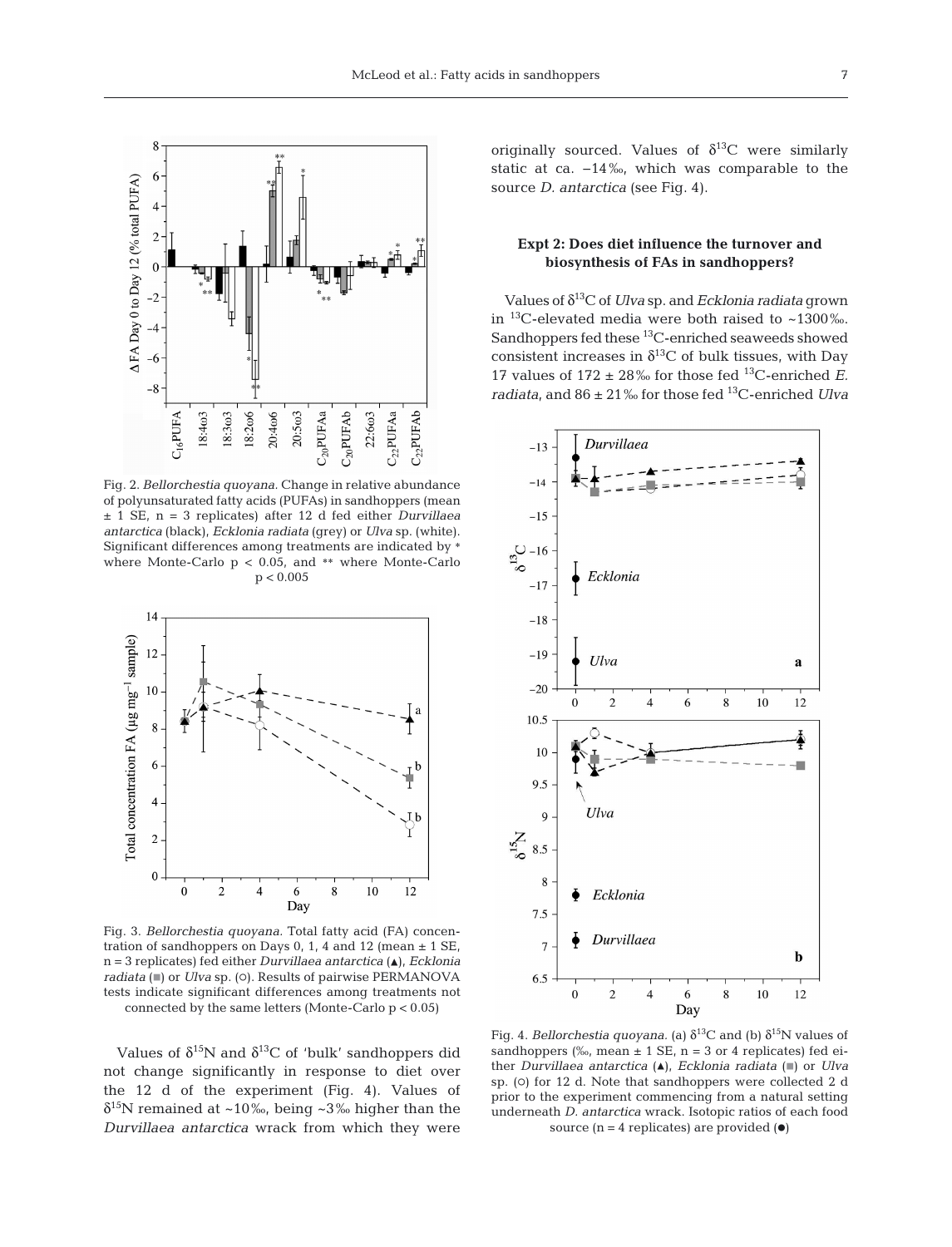sp. (Fig. 5). These values equate to a 31% turnover of carbon in *E. radiata*-fed sandhoppers over 17 d, and an 8% carbon turnover in those fed *Ulva* sp. Although the experiment was terminated at this point, there was no sign of  $\delta^{13}$ C values of sandhoppers reaching equilibrium with their diets.  $\delta^{13}$ C of sandhoppers fed natural, unlabelled *E. radiata* and *Ulva* sp. remained constant and unchanged throughout the course of the experiment (Fig. 5).

Due to the low number of FAs that were common for both *Ulva* sp. and sandhoppers, calculations of FA turnover for sandhoppers in this treatment was limited to 2 FAs (16:0 and 18:1ω9). Larger numbers of common FAs between sandhoppers and *Ecklonia radiata* provided an opportunity for a more thorough assessment of FA turnover with respect to this diet. There were substantial differences in the amount of turnover of individual FAs under the different diet treatments (Fig. 6), with sandhoppers fed *E. radiata* (Fig. 6a) exhibiting a far greater turnover of individual FAs than those fed *Ulva* sp. (Fig. 6b). For example, on Day 17, sandhoppers fed *Ulva* sp. had turned over 51.9 ± 16.6 ng mg<sup>-1</sup> of 16:0, compared to 306.8 ± 83.8 ng mg−1 for sandhoppers fed *E. radiata*. For the *E. radiata* treatment, the largest amounts of turnover occurred in 18:1ω9 and 16:0. The FA 20:5ω3 had a relatively delayed turnover, with the majority occurring between Days 12 and 17. For sandhoppers in the *Ulva* sp. treatment, turnover was similar for 16:0 and 18:1ω9. This analysis of FA turnover in units of concentration does not take into account the quantity of each FA in the sandhoppers, so values were translated



Fig. 5. *Bellorchestia quoyana.* Values of sandhopper bulk  $\delta^{13}C$  (‰, mean ± 1 SE, n = 3 replicates) fed either <sup>13</sup>C-enhanced *Ecklonia radiata* (■), natural *E. radiata* (□), <sup>13</sup>C-enhanced *Ulva* sp. ( $\bullet$ ), or natural *Ulva* sp. ( $\circ$ ) for 17 d

into proportions of the quantity of each FA (Fig. 6c,d). The highest proportional turnover in the *E. radiata* treatment was for the PUFA  $20:4\omega 6$ . Although the quantity (concentration) of 18:1ω9 turned over was high, this was the dominant FA in sandhoppers, and thus the proportional turnover of this FA was low. Proportional FA turnover in sandhoppers fed *Ulva* sp. was considerably lower for 16:0 and 18:1ω9 than for any of the measured FAs in the *E. radiata* treatment.

Changes to  $\delta^{13}$ C over time for bulk values and for the FA fraction under the 2 diet treatments are compared in Fig. 7. For the *Ecklonia radiata* treatment, bulk and FA  $\delta^{13}$ C varied similarly throughout the 17 d of the experiment. In contrast, sandhoppers fed *Ulva* sp. had significantly lower values of  $\delta^{13}C$  for the FAs than the bulk  $\delta^{13}$ C on Days 1 and 12 (Fig. 7b), and at the termination of the trial, these values appeared to be diverging.

## **DISCUSSION**

As the use of FA biomarkers becomes popular in coastal food web studies, it is increasingly important to improve the understanding of transformations that may occur during the assimilation of FAs by consumers. It is likely that the trophic transfer of FAs from source to consumer varies among consumer taxa, making taxon-specific feeding studies essential to support the application of FAs as dietary biomarkers at the community level. To the best of our knowledge, this is the first study examining potential FA biomarkers for diet in talitrid amphipods. These amphipods are among the dominant consumers in shoreline habitats and contribute as food to higher trophic levels (Dugan et al. 2003, Hubbard & Dugan 2003).

Despite  $\delta^{13}$ C and  $\delta^{15}$ N of bulk tissues of the 3 seaweed diets differing substantially, no change was observed in  $\delta^{13}$ C and  $\delta^{15}$ N of sandhoppers in response to diet at the end of the 12 d experiment. There were signs of consumption for all 3 diets, including considerably higher loss of algae in treatments relative to autogenic controls and the presence of grazing marks. The algal diets were consumed in similar amounts, ranging from  $0.16$  to  $0.40$  g per sandhopper over the experimental period. The lack of change in these isotope ratios therefore indicates that the turnover of carbon and nitrogen in sandhoppers under these conditions occurs at a rate significantly slower than was detectable within 12 d, and therefore, natural abundance bulk isotopes do not provide an appropriate measure of short-term dietary shifts for this species under these experimental conditions. We are unaware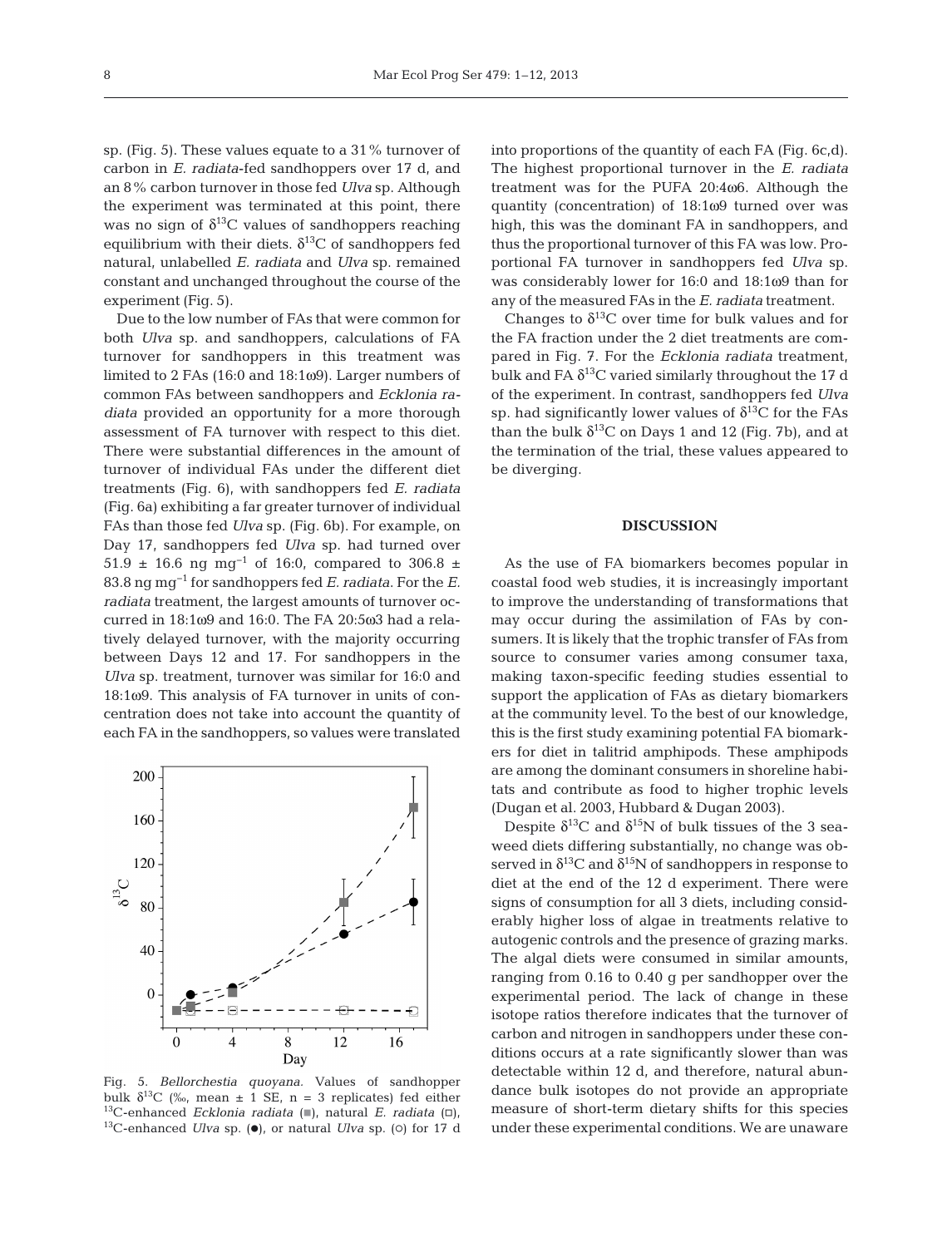

Fig. 6. *Bellorchestia quoyana.* Quantity of turnover of individual fatty acids (FAs) for sandhoppers fed (a) *Ecklonia radiata* or (b) *Ulva* sp., and turnover of individual FAs as a proportion of the δ13C of their diets of (c) *E. radiata* or (d) *Ulva* sp. during the course of the 17 d experiment. Mean values of 3 replicates are provided (±1 SE)



Fig. 7. Bellorchestia quoyana. Bulk  $\delta^{13}C$  (‰,  $\blacksquare$ ) and  $\delta^{13}C$  of total fatty acids (FAs; weighted mean,  $\bullet$ ) of sandhoppers fed (a) *Ecklonia radiata* or (b) *Ulva* sp., during the course of the 17 d experiment. Mean values of 3 replicates are shown (±1 SE), with the exception of the *Ulva* sp. treatment on Day 4 (n = 2). \*Significant differences (Monte-Carlo  $p \le 0.05$ ) between  $\delta^{13}C$  values of bulk and FA sandhoppers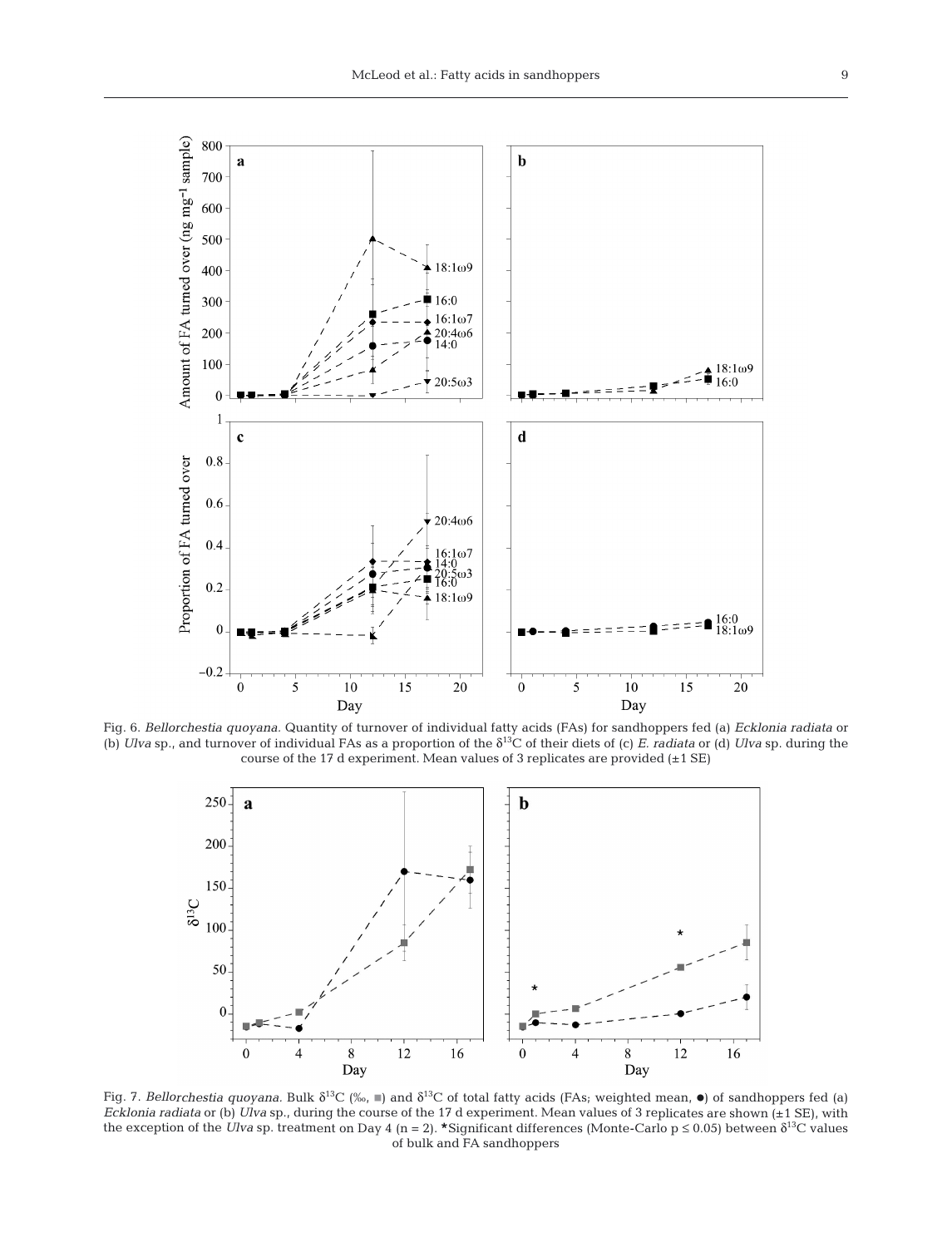of any measurements of tissue turnover rates for this species; however, small crustaceans such as shrimp have been reported to have muscle tissue half lives on the scale of weeks (Fry et al. 2003), and larger, slowgrowing crustaceans such as rock lobster on the scale of months (Suring & Wing 2009). The implications of such time scales gives merit to the search for dietary biomarkers (other than stable isotopes of bulk tissues) that respond over shorter time periods, and also for using artificially enhanced 13C in seaweeds as a tool for tracing diet.

We found the FA composition and turnover of individual FAs of the amphipod *Bellorchestia quoyana* to be influenced by the FA composition of select seaweed diets, but not in the manner that we expected. We hypothesized that a PUFA-deficient diet would result in decreased PUFA concentration in sandhoppers and vice versa. *Ulva* sp. are deficient in longchain PUFAs, which are required by many invertebrate and fish species to maintain optimum health (Parrish 2009). *Ecklonia radiata* has a similar FA composition to *Durvillaea antarctica* in this respect, being rich in long-chain PUFAs. However, sandhoppers fed *Ulva* sp. had significantly greater relative abundances of the PUFAs 20:4ω6 and 20:5ω3 by the end of the experiment (Day 12). For the sandhoppers fed *E. radiata*, 20:4ω6 also increased and 18:2ω6 decreased, whilst the *D. antarctica* treatment did not cause a significant change in the FA composition of sandhoppers, which was expected given that the sandhoppers were sourced from beach-cast *D. antarctica*.

A decline of total FA concentration over time in sandhoppers fed *Ulva* sp. and *Ecklonia radiata* provides an indication that the overall condition of consumers under these treatments deteriorated between Days 4 and 12. It could be argued that the changes in the FA compositions of sandhoppers under these treatments were due to starvation. However, as discussed previously, positive signs of consumption of all diets were observed and measured, suggesting that despite being palatable, these diets were in some way not nutritionally adequate to maintain sandhopper condition. The *Ulva* sp. and the *E. radiata* diets resulted in the greatest differences in sandhopper FA composition and total FA concentration. The inconsistent relationship between sandhopper and dietary PUFAs was likely due to differences in the proportional metabolism of polar and neutral FA fractions. Neutral lipids are abundant storage products and are catabolized to provide energy (Dalsgaard et al. 2003). The neutral lipid fraction is believed to be the most responsive to changes in dietary FAs (Bourdier & Amblard 1989, Dalsgaard et al. 2003, Caramujo et al.

2008, Brett et al. 2009). It is possible that, under conditions of diet deficiency or starvation, the proportional amount of neutral FAs would therefore decrease (e.g. Caramujo et al. 2008). Were the majority of PUFAs to be present in the polar fraction, as has been observed for brine shrimp (Jezyk & Penicnak 1966) and some marine amphipods (Graeve et al. 2001), this decrease in neutral FAs would result in an apparent increase in PUFAs in the total FAs. However, in a study of the FA composition of a diverse range of Antarctic benthic amphipods, Graeve et al. (2001) found only small differences in the FA compositions of these 2 fractions, which indicated that the amphipods had high plasticity in both their storage and membrane lipids in response to diet. An alternative explanation for our findings could be incorporation of bacterially produced PUFAs, associated with *Ulva* sp. or gut flora of the sandhoppers (Jøstensen & Landfald 1997, Nichols 2003, Bell et al. 2007). We were unable to discriminate or define such interactions in the current study.

In Expt 2, uptake of  $^{13}$ C from artificially labelled *Ulva* sp. and *Ecklonia radiata* was evident in bulk tissue isotope measurements and in individual FAs, allowing for estimations of carbon turnover. It was apparent that whilst both *Ulva* sp. and *E. radiata* were assimilated by sandhoppers, assimilation of *E. radiata* occurred at a significantly higher rate than *Ulva* sp. Uptake of  $^{13}C$  into individual FAs was higher for the *E. radiata* diet, indicating that FA metabolism in sandhoppers can be regulated according to diet. Of particular interest was the relative amount of  ${}^{13}C$ assimilated by bulk tissues compared to individual FAs under both dietary treatments. Whilst  $\delta^{13}C$  in bulk tissues was comparable among the 2 treatments until Day 12, the turnover rates of 16:0 and 18:1ω9 were significantly higher in the *E. radiata* treatment. This finding suggests that carbon turnover and metabolism of sandhoppers in the *Ulva* sp. treatment was occurring in fractions other than FAs. Although we were not able to include *Durvillaea antarctica* in this experiment, it is likely that the carbon turnover of FAs and bulk tissues of sandhoppers fed *D. antarctica* would be similar or greater than that measured for *E. radiata*. This hypothesis is based on the indications in the first experiment that sandhoppers maintained optimum condition when fed *D. antarctica*.

We did not find a consistent relationship between the FA composition of different seaweed species and the littoral sandhoppers. Despite providing diets that differed markedly in the quantity of long-chain PUFAs, the PUFA composition of sandhoppers did not change in a manner that was consistent with the abundances of PUFAs in the diet. Similar incon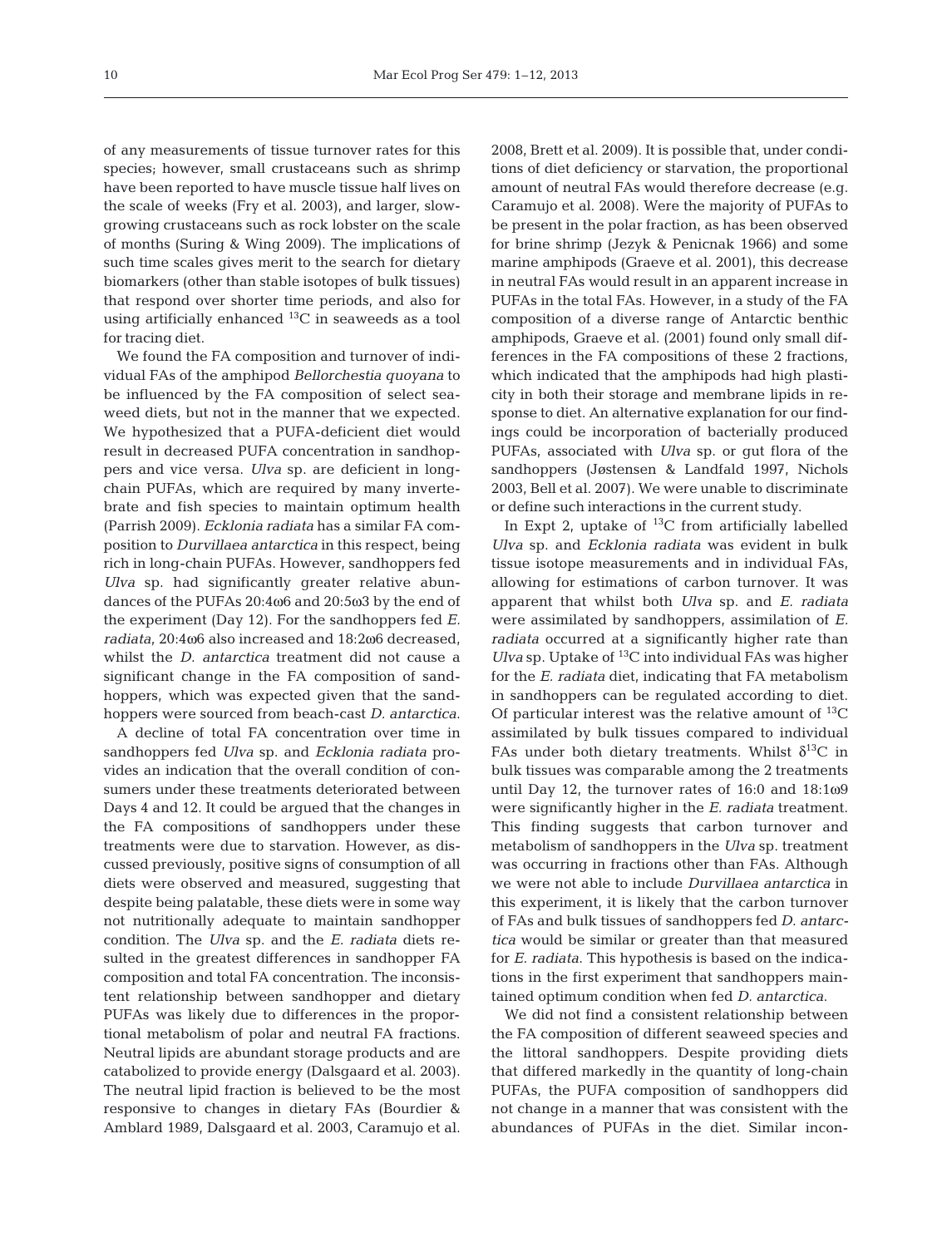sistencies in the relationship between dietary and assimilated FAs have been reported for other crustaceans. *Daphnia pulex* was found to accumulate 20:5ω3 when fed a green algae diet lacking in this FA, and conserved 20:4ω6 and 20:5ω3 in times of starvation (Schlechtriem et al. 2006). The authors of that study postulated that this finding was due to conversion of  $C_{18}$  PUFAs to these  $C_{20}$  PUFAs. Similarly, the freshwater copepod *Eucydops serrulatus* accumulated 22:6ω3 when fed green algae lacking in this FA, which was attributed to biosynthesis from 18:3ω3 (Desvilettes et al. 1997). Evidence to date suggests that many herbivorous crustaceans have the ability to convert 18:3ω3 to 20:5ω3 and 22:6ω3, but with varying degrees of efficiency (Caramujo et al. 2008). Due to variability in the total FA concentration among diet treatments in the current study, it was not possible to make meaningful comparisons regarding changes in the absolute concentration of specific FAs in sandhoppers. Questions regarding potential biosynthesis of long-chain PUFAs in relation to diet could therefore not be addressed.

Whilst the trophic transfer of FAs from diet to consumer has been shown in some cases to provide dietary markers (e.g. Dalsgaard et al. 2003, Graeve et al. 2005, Kelly et al. 2009), such transfer is not necesconsumers is likely also influenced by factors including diet quality, physiological status of the consumer and variability in metabolism and turnover of FAs in response to these factors. Differences in growth rates, gut flora and the degree of dietary specialization could also influence the assimilation and transformation of diet-sourced FAs, and thus the appropriateness of FAs as dietary biomarkers may differ among taxa. We caution against the use of a broadbrush approach to FAs as biomarkers in communitylevel studies, as different groups and classes of benthic fauna are likely to metabolize FAs in different manners, and thus the transfer of FAs from source to consumer is unlikely to be consistent or predictable among taxa. Studies using FAs as dietary indicators in the natural environment must therefore be supported by carefully designed feeding studies.

*Acknowledgements.* We thank S. Bell, C. Cornwall, D. Pritchard, D. Richards, C. Hepburn and R. Win for assistance with the laboratory experiments and collection of seaweeds, and R. Suarez Jimenez for providing valuable insights. Logistic and practical support was provided by the Departments of Chemistry and Botany at the University of Otago. The comments of 4 anonymous reviewers were gratefully received. This work was funded by a Foundation for Research, Science and Technology (FRST) Science and

Technology Postdoctoral Fellowship to R.J.M (UOOX0814), and a FRST subcontract to C.L.H. from the National Institute of Water and Atmospheric Research Ltd., Biodiversity and Biosecurity OBI (C01X0502).

#### LITERATURE CITED

- ▶ Alfaro AC, Thomas F, Sergent L, Duxbury M (2006) Identification of trophic interactions within an estuarine food web (northern New Zealand) using fatty acid biomarkers and stable isotopes. Estuar Coast Shelf Sci 70:271−286
	- Anderson MJ, Gorley RN, Clarke KR (2008) PERMANOVA+ for PRIMER: guide to software and statistical methods. PRIMER-E, Plymouth
	- Auel H, Harjes M, da Rocha R, Stübing D, Hagen W (2002) Lipid biomarkers indicate different ecological niches and trophic relationships of the Arctic hyperiid amphipods *Themisto abyssorum* and*T. libellula.*Polar Biol 25: 374−383
- ► Bachok Z, Mfilinge PL, Tsuchiya M (2003) The diet of the mud clam *Geloina coaxans* (Mollusca, Bivalvia) as indicated by fatty acid markers in a subtropical mangrove forest of Okinawa, Japan. J Exp Mar Biol Ecol 292: 187−197
	- Bell MV, Tocher DR (2009) Biosynthesis of polyunsaturated fatty acids in aquatic ecosystems: general pathways and new directions. In: Arts MT, Brett MT, Kainz M (eds) Lipids in aquatic ecosystems. Springer-Verlag, New York, NY, p 211–236
- ► Bell MV, Dick JR, Anderson TR, Pond DW (2007) Application of liposome and stable isotope tracer techniques to study polyunsaturated fatty acid biosynthesis in marine zooplankton. J Plankton Res 29:417−422
- sarily straightforward, in that the FA composition of  $\;\blacktriangleright\;$  Bligh EG, Dyer WJ (1959) A rapid method of total lipid extraction and purification. Can J Biochem Physiol 37: 911−917
	- ► Boschker HTS, Middelburg JJ (2002) Stable isotopes and biomarkers in microbial ecology. FEMS Microbiol Ecol 40:85−95
	- Bourdier GG, Amblard CA (1989) Lipids in *Acanthodiapto-*➤ *mus denticornis* during starvation and fed on three different algae. J Plankton Res 11:1201−1212
		- Brett MT, Müller-Navarra DC, Persson J (2009) Crustacean zooplankton fatty acid composition. In: Arts MT, Brett MT, Kainz M (eds) Lipids in aquatic ecosystems. Springer-Verlag, New York, NY, p 115–146
	- ► Budge SM, Wooller MJ, Springer AM, Iverson SJ, McRoy CP, Divoky GJ (2008) Tracing carbon flow in an arctic marine food web using fatty acid-stable isotope analysis. Oecologia 157:117−129
		- Caramujo MJ, Boschker HTS, Admiraal W (2008) Fatty acid profiles of algae mark the development and composition of harpacticoid copepods. Freshw Biol 53:77−90
	- ► Caut S, Angulo E, Courchamp F (2009) Variation in discrimination factors ( $\delta^{15}N$  and  $\delta^{13}C$ ): the effect of diet isotopic values and applications for diet reconstruction. J Appl Ecol 46:443−453
	- ▶ Connolly RM, Hindell JS, Gorman D (2005) Seagrass and epiphytic algae support nutrition of a fisheries species, *Sillago schomburgkii*, in adjacent intertidal habitats. Mar Ecol Prog Ser 286:69−79
	- ► Crawley KR, Hyndes GA, Vanderklift MA (2007) Variation among diets in discrimination of  $\delta^{13}$ C and  $\delta^{15}$ N in the amphipod *Allorchestes compressa.* J Exp Mar Biol Ecol 349:370−377
	- ► Crawley KR, Hyndes GA, Vanderklift MA, Revill AT, Nichols PD (2009) Allochthonous brown algae are the primary